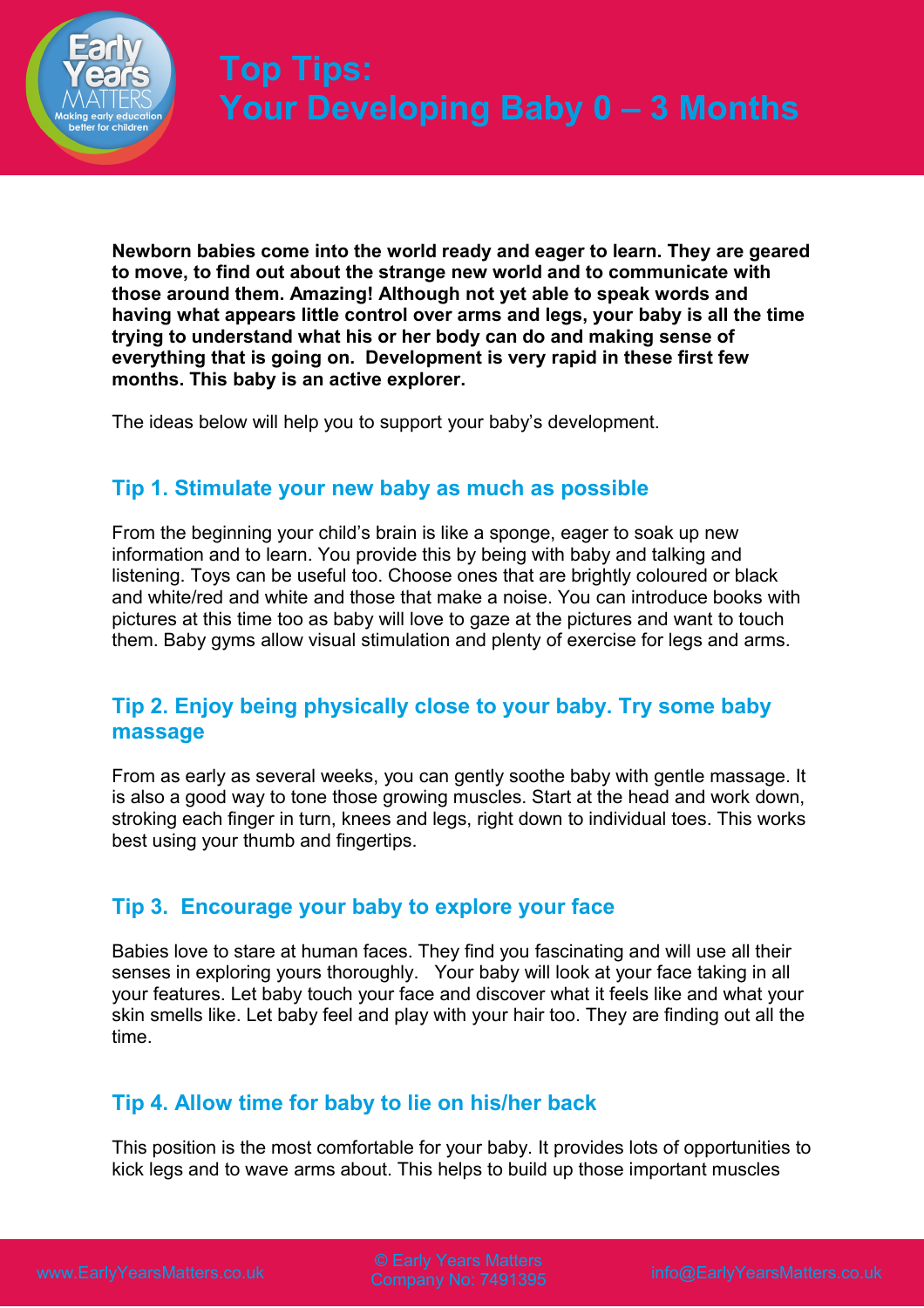and help with co-ordination. In a cot, take away the blankets at times to give a sense of freedom. When changing nappies allow extra time to let those legs kick. Choose different positions for your baby to experience. Let your baby lie on his/her back, on the front (but not when sleeping) and sit up in a bouncy chair so to view the world from different positions.

### **Tip 5. Talk to your baby as much as possible**

You can begin talking to your newborn right away. Babies soon tune into the sound of your voice. They find comfort here and will learn quickly that different people's voices are not the same. Make eye contact and hold baby close to you. Nappy changing, feeding and bath times are great opportunities to do this but you can do it anytime and anywhere!

#### **Tip 6. Encourage baby to speak to you**

At this stage your baby is not yet using words but is all the time communicating with you. Start to use his or her name. Repeat it often. Try to speak in the same tone each time, clearly and slowly. When you change the tone of voice, notice what reaction this has. Smile and when that first smile appear (around 2-3 months), send a huge beaming smile back! Keep close so that your baby can really look at your mouth as you speak.

### **Tip 7. Help develop early listening skills**

Remember all those nursery rhymes and songs from your own childhood? Be familiar with them because your baby will also love listening to them. Sing to your baby. Avoid too much background noise. Sometimes you might whisper, at other times speak a little louder than normal. Good listening skills are an important part of being a good communicator.

### **Tip 8. Relax around your baby**

A calm environment is what you are aiming for. Be relaxed yourself as babies are sensitive to any anxieties you may have and soon pick up when you are distressed. The time you spend with your baby is precious. Enjoy it. Domestic chores can wait. When you are with your baby enjoy each moment.